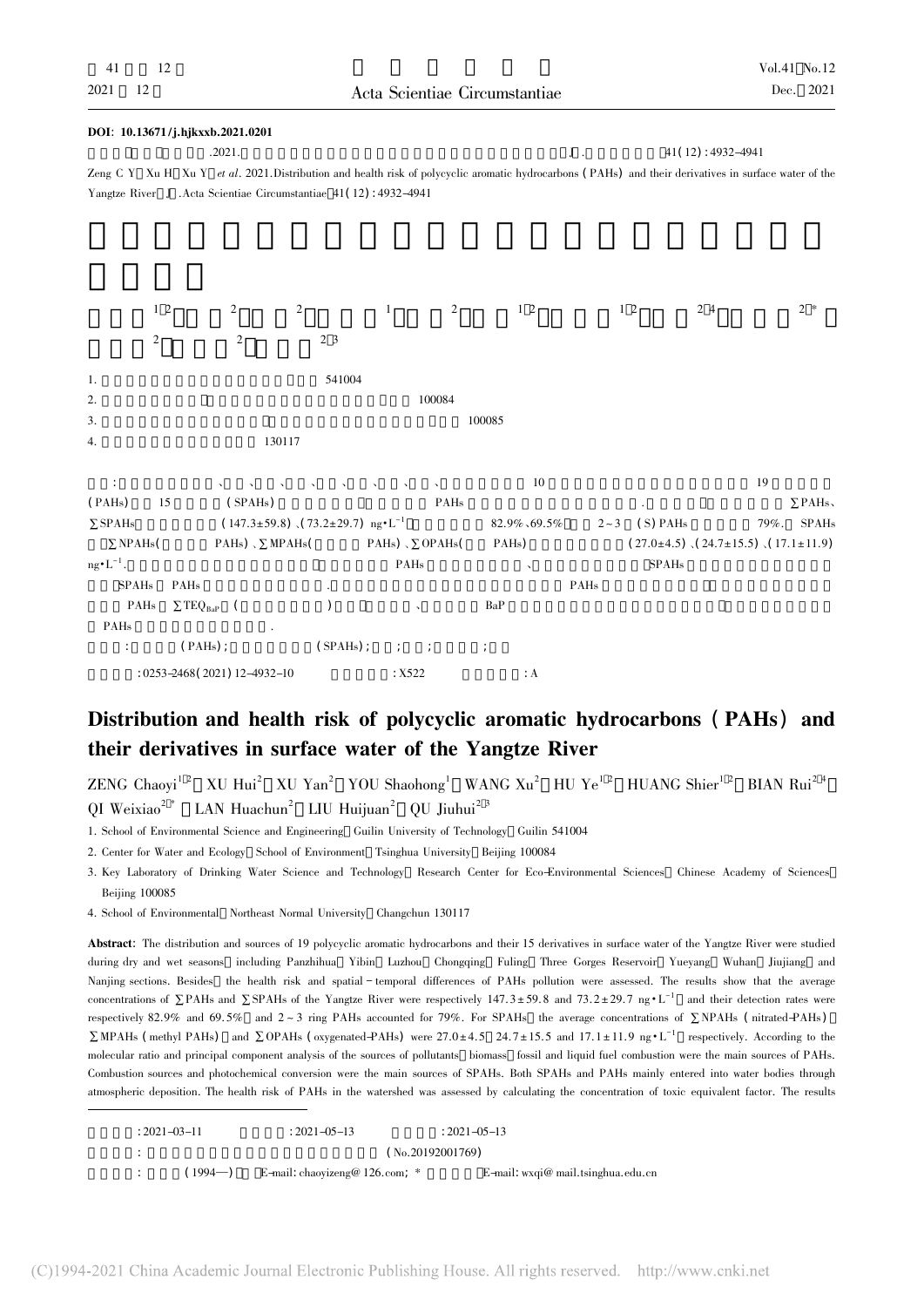Yangtze river

1 (Introduction)  $\alpha$  , where  $\alpha$ (Polycyclic aromatic hydrocarbons PAHs)  $\mathcal{R}$ 石油类物质污染 具有半挥发性、疏水性、亲脂性的  $(2013;$  Zhang et al.  $2017$  ; González-Gaya et al.  $2019$ .  $(Zhang et al. 2012)$ . (Substituted polycyclic aromatic hydrocarbons)  $SPAHs$ ) (MPAHs), ( OPAHs) ( NPAHs) , SPAHs PAHs (Qiao et al.  $2014b$  ;  $2014a$ ). 43%  $GDP$  45%  $(Kang et al. 2020)$ .  $(Sun et al. 2021)$ .  $\sum_{16}$  PAHs 2596. 3  $mg \cdot L^{-1}$  PAHs USEPA (  $2019$ ) ;  $\Sigma_{16}PAHs$  $4.0 \sim 12970.8 \text{ ng} \cdot \text{L}^{-1}$ BaA Phe RQ  $(Meng et al. 2019)$ .  $Qiao$  $\Sigma$ MPAHs,  $\Sigma$ OPAHs  $\Sigma$ ClPAHs  $(28.0 \pm 22.0)$ ,  $(321.0 \pm 651.0)$ ,  $30.0 \pm 12.0$  ng  $\cdot L^{-1}$  $\sum_{16}$ PAHs 20.8 ~ 90.4 ng  $\cdot$  L<sup>-1</sup>  $2018$ ) , the contract of  $\sim$   $\sim$ PAHs SPAHs PAHs SPAHs  $(TEFs)$ 态保护提供数据支持. 2 (Materials and methods)  $2.1$  $2.1.1$  $( PAHs)$  16  $\mu$   $\mu$   $\mu$  $($  Naphthalene  $)$ . ( Acenaphthylene ) 、 ( Acenaphthene ) 、 ( Fluorene) 、 ( Phenanthrene) 、 ( Anthracene) 、 ( Fluoranthene) ( Pyrene) a ( Benzo a anthracene)  $\frac{1}{R}$  (Chrysene)  $\frac{1}{s}$  b (Benzo b fluoranthene) k (Benzo k fluoranthene)  $\lambda$  a ( Benzo a pyrene)  $\lambda$  $1 \t2 \t3 \text{-cd}$  (Indeno 1 2 3-cd pyrene). a h ( Dibenzo a h anthracene)  $\Box$  g h i  $(Benzo g h i perylene)$  ;  $3$  $e$  (Benzo e pyrene). 15 Methylcholanthrene)  $\sqrt{9}$  ( 9-Fluorenone )

showed that the  $\Sigma$ TEQ<sub>BaP</sub> value ( benzopyrene toxicity equivalent) of carcinogenic PAHs in the dry season was relatively higher than that in the wet season. The  $\Sigma$ TEQ<sub>BaP</sub> values in the Yueyang and Wuhan river sections were higher than the threshold value of Chinese surface water quality standard.

Keywords: polycyclic aromatic hydrocarbons ( PAHs) ; substituted polycyclic aromatic hydrocarbons ( SPAHs) ; distribution; source; health risk;

Therefore the health risk caused by PAHs should be focused in the Yangtze River during dry season.

 $($  Qiao et al. 2020).

PAHs  $\sum_{15}$ PAHs 65.6 ~ 1249.0 ng  $\cdot$  L<sup>-1</sup> 2017)  $\Sigma_{13}$  PAHs  $23.0 \sim 1630.0 \text{ ng} \cdot \text{L}^{-1}$  (Tang *et al.* 2017)

 $(PAHs)$  :  $i$   $(PAHs)$  i fluoranthene)  $c$  ( Benzo c phenanthrene)  $: 2 (2-Methylnaphthalene)$ ,  $1 (1-$ Methylfluoranthene  $)$ , 2 6- $(2$  6-Dimethylnaphthalene )  $\frac{3}{5}$  6- ( 3 6-Dimethylphenanthrene)  $\sqrt{7}$  12- a (7 12-Dimethyl-benz a anthracen)  $3-$  (3- $($  Anthraquinone  $)$ ,  $2 (2-$ Methylanthranquinone)  $-7$  12- (Benz a anthracene-7 12-dione)  $\sqrt{2}$  ( 2-Nitrofluorene) 9-  $(9-\text{Nitroanthrancene})$ , 3- $(3-\text{at}$ Nitrofluoranthene)  $\sqrt{1-\frac{1}{\pi}}$  ( 1-Nitropyrene)  $\sqrt{7-\frac{1}{\pi}}$  $(7-Nitrobenz a anthracene) .19$  $15$  J&K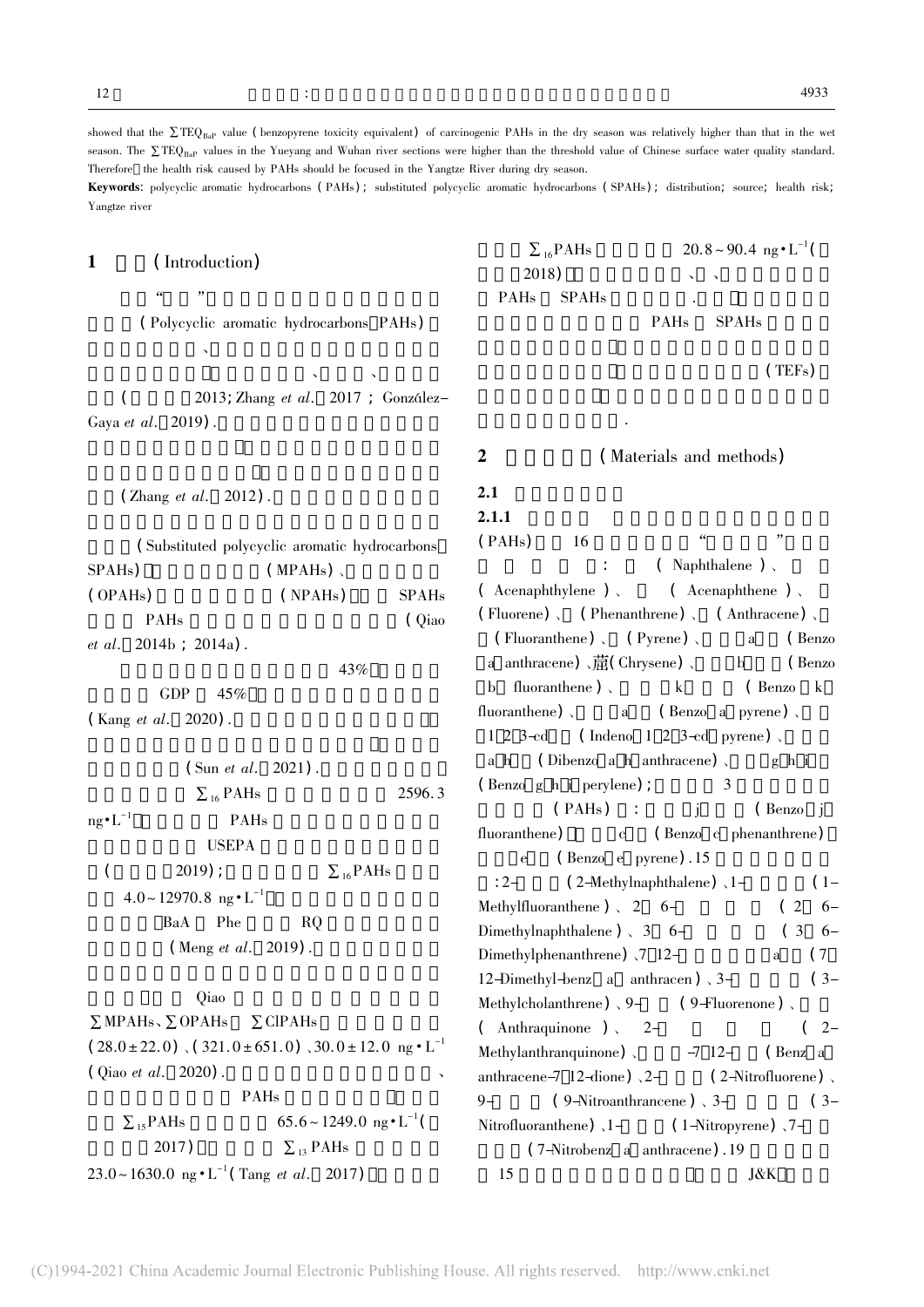

| 2.2     |                                |                                                     |           |                                                |                |                           | $\checkmark$                           |
|---------|--------------------------------|-----------------------------------------------------|-----------|------------------------------------------------|----------------|---------------------------|----------------------------------------|
|         | (S) PAHs                       |                                                     | $\lambda$ | $\lambda$                                      |                | $\boldsymbol{\checkmark}$ |                                        |
|         | DB-17MS                        | $(30 \text{ m} \times 0.25 \text{ mm} \times 0.25)$ | PAHs      | SPAH <sub>s</sub> (                            | $\text{Nap}$ ) |                           | 74.8% $\sim$                           |
| $\mu$ m | Agilent Technologies           | USA)                                                | 126.8%    |                                                |                | 3                         | 10                                     |
|         | 1 mL $\cdot$ min <sup>-1</sup> | $1 \mu L$                                           |           | 2 L                                            | 34             |                           |                                        |
|         | 280 °C.<br>$\ddot{\cdot}$      |                                                     |           | : $0.02 \sim 2.97$ ng $\cdot L^{-1}$           |                |                           | : $0.08 \sim 9.90$ ng $\cdot L^{-1}$ . |
| (EI)    | 70 eV                          | (SIM)<br><b>SIM</b>                                 | 3         |                                                |                | (Results and discussion)  |                                        |
|         |                                | 11                                                  | 3.1       |                                                | <b>PAHs</b>    | <b>SPAHs</b>              |                                        |
| 2.3     |                                | 15                                                  |           | $\Sigma$ OPAHs, $\Sigma$ NPAHs, $\Sigma$ SPAHs |                |                           | $\Sigma$ PAHs, $\Sigma$ MPAHs,         |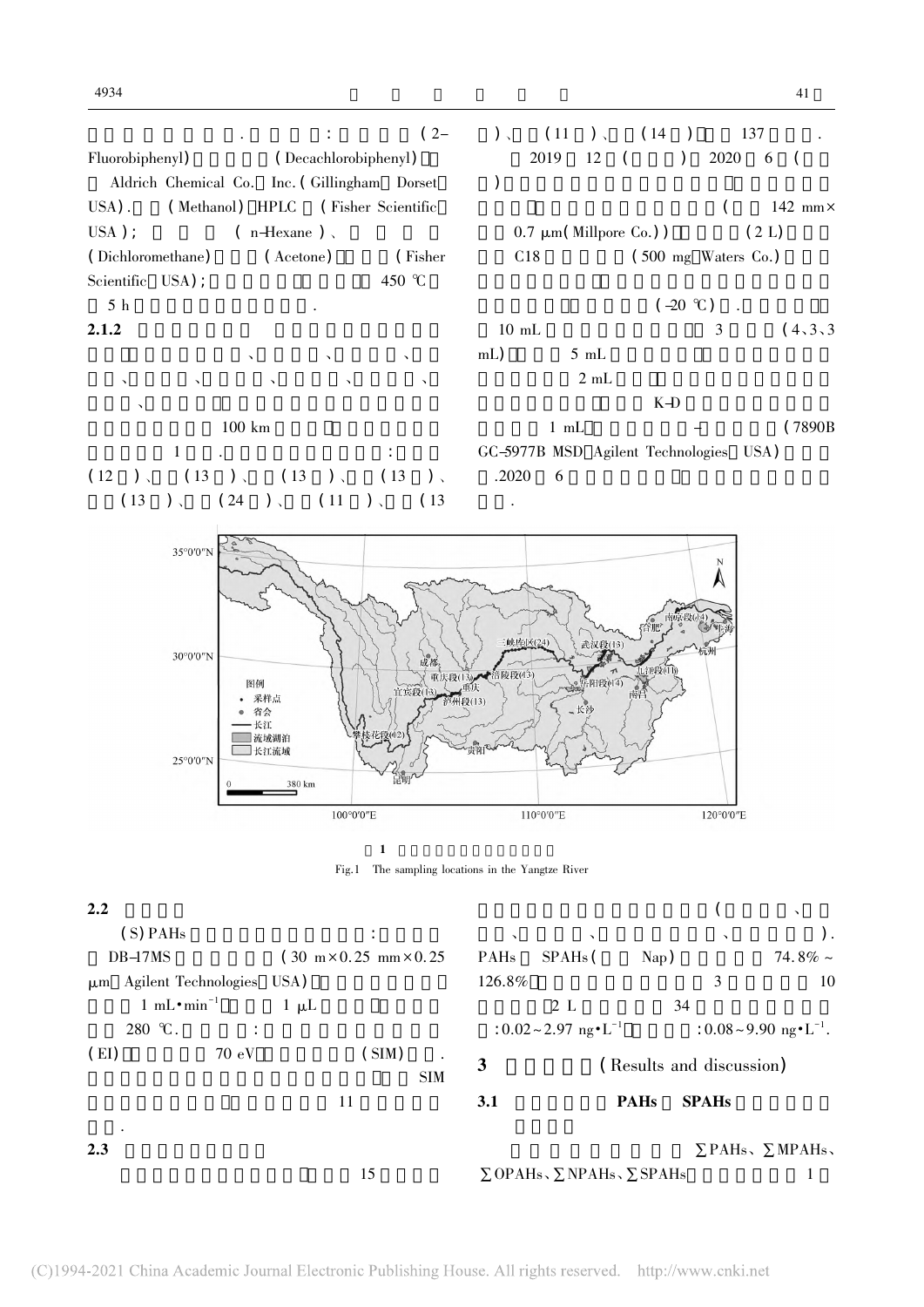. 19 PAHs 15  $SPAHs$   $1-NP$   $SPAHs$ 的检出. ∑PAHs  $82.9\%$  Fluo、Phe、Flua、Chry  $100\%$  .  $\Sigma$ PAHs  $53.7 \sim 370.3 \text{ ng} \cdot \text{L}^{-1}$  147.3 ng •  $L^{-1}$   $\sum_{16}$  PAHs ( 11. 8 ~ 205. 4 ng•L<sup>-1</sup>) (Li et al. 2017)  $\Sigma_{13}$  PAHs  $(11.0 \sim 221.0 \text{ ng} \cdot \text{L}^{-1})$  (Froger *et al.* 2019)  $\Sigma_{16}$  PAHs ( 50. 0 ~ 65900. 0 ng•L<sup>-1</sup>) (Sharma *et al.* 2018) 2016  $\sum_{16}$  PAHs  $(64.0 \sim 1150.0 \text{ ng} \cdot \text{L}^{-1})$ ) and the contract of  $\mathcal{A}$  $\Sigma$ PAHs 150.5 ng•L<sup>-1</sup> Zhao 2021  $\Sigma_{16}$  PAHs( 312.2  $ng \cdot L^{-1}$  $(Zhao et al. 2021)$ . ∑SPAHs 69.5%  $2-MN\sqrt{2}$  6-DMN $\sqrt{9-FL}$ 100% 7 12-2MBaA、3-MC、3-NF .NPAHs  $MPAHs$  SPAHs 39%  $36\%$  OPAHs  $25\%$ . NPAHs 89.2%、86.3%  $7-\text{NBA}$  44.1%  $(74.4\%)$  $7-NBA.2-NF$  9-NA  $92.2\%$ ,  $96.0\%$  11.6, 7.3 ng $\cdot L^{-1}$ .  $\Sigma$ . NPAHs  $21.3 \sim 43.5$ ,  $10.4 \sim 42.9$  ng $L^{-1}$ 29.9、24.2 ng•L<sup>-1</sup>  $\Sigma_{15}$ NPAHs  $(ND \sim 212.0 \text{ ng} \cdot \text{L}^{-1})$  (Kong *et al.* 2021)  $\sum_{5}$  NPAHs (604.0 ng•L<sup>-1</sup>) (Chondo *et al.*  $2013)$  $\sum_{7}$ NPAHs(5.2 ng•L<sup>-1</sup>) (6.2 ng•L<sup>-1</sup>)  $(Hung et al. 2012)$   $OPAHs$ MPAHs  $74.1\%$ , 65.2%  $17.1, 24.7$  ng $\cdot L^{-1}$  $\Sigma_4$  OPAHs ( 0. 02 ~ 0. 40 ng•L<sup>-1</sup>)  $\sum_{4}$ MPAHs( 0.06 ~ 0.19 ng  $\cdot L^{-1}$ ) ) and the contract of  $\mathcal{L}_{\mathcal{A}}$  $(Qiao et al. 2014b)$  $\sum_4$ OPAHs(844.9 ng•L<sup>-1</sup>)  $\sum_{4} \text{MPAHs}$  (684.9 ng•L<sup>-1</sup>) (Cao et al.)

## 2018)  $\Sigma_4 MPAHs(28.0 \text{ ng} \cdot \text{L}^{-1})$  $( Qiao et al. 2020).$

# 1  $\Sigma$  PAHs、 $\Sigma$  MPAHs、 $\Sigma$  OPAHs、

∑NPAHs Table 1 Concentrations of ∑PAHs ∑MPAHs ∑OPAHs ∑NPAHs in the Yangtze River  $n\sigma \cdot L^{-1}$ 

| $\mathbf{u}$ ranged $\mathbf{u}$ |                  |      | $\mathbf{u}_{\mathcal{D}}$ $\mathbf{u}$ |
|----------------------------------|------------------|------|-----------------------------------------|
|                                  | 土                |      |                                         |
| $\Sigma$ PAHs                    | $147.3 \pm 59.8$ | 53.7 | 370.3                                   |
| $\Sigma$ MPAH <sub>s</sub>       | $24.7 \pm 15.5$  | 11.8 | 126.6                                   |
| $\Sigma$ OPAHs                   | $17.1 \pm 11.9$  | 7.7  | 90.4                                    |
| $\Sigma$ NPAH <sub>s</sub>       | $27.0 \pm 4.5$   | 10.4 | 43.5                                    |
| $\Sigma$ SPAHs                   | $73.2 \pm 29.7$  | 47.2 | 241.4                                   |

$$
2 (S) PAHs 60% (2) 2 (S) PAHs
$$

 $(42%)$  $(87%)$ .2 PAHs Nap  $76.4 \text{ ng} \cdot \text{L}^{-1}$  10 Nap  $(71.8 \text{ ng} \cdot \text{L}^{-1})$  $(2019).3 \t 4$ ( S) PAHs  $19\% \cdot 16\%$  5 ~ 6 ( S) PAHs  $(K_{\text{ow}})$  PAHs

 $PAHs$   $K_{\text{ow}}$ PAHs

 $(Wu et al. 2019)$ .





3.2 PAHs SPAHs

|       | SPSS26.0 |                                      | PAHs |
|-------|----------|--------------------------------------|------|
| SPAHs | $T-$     | PAH <sub>s</sub> , SPAH <sub>s</sub> |      |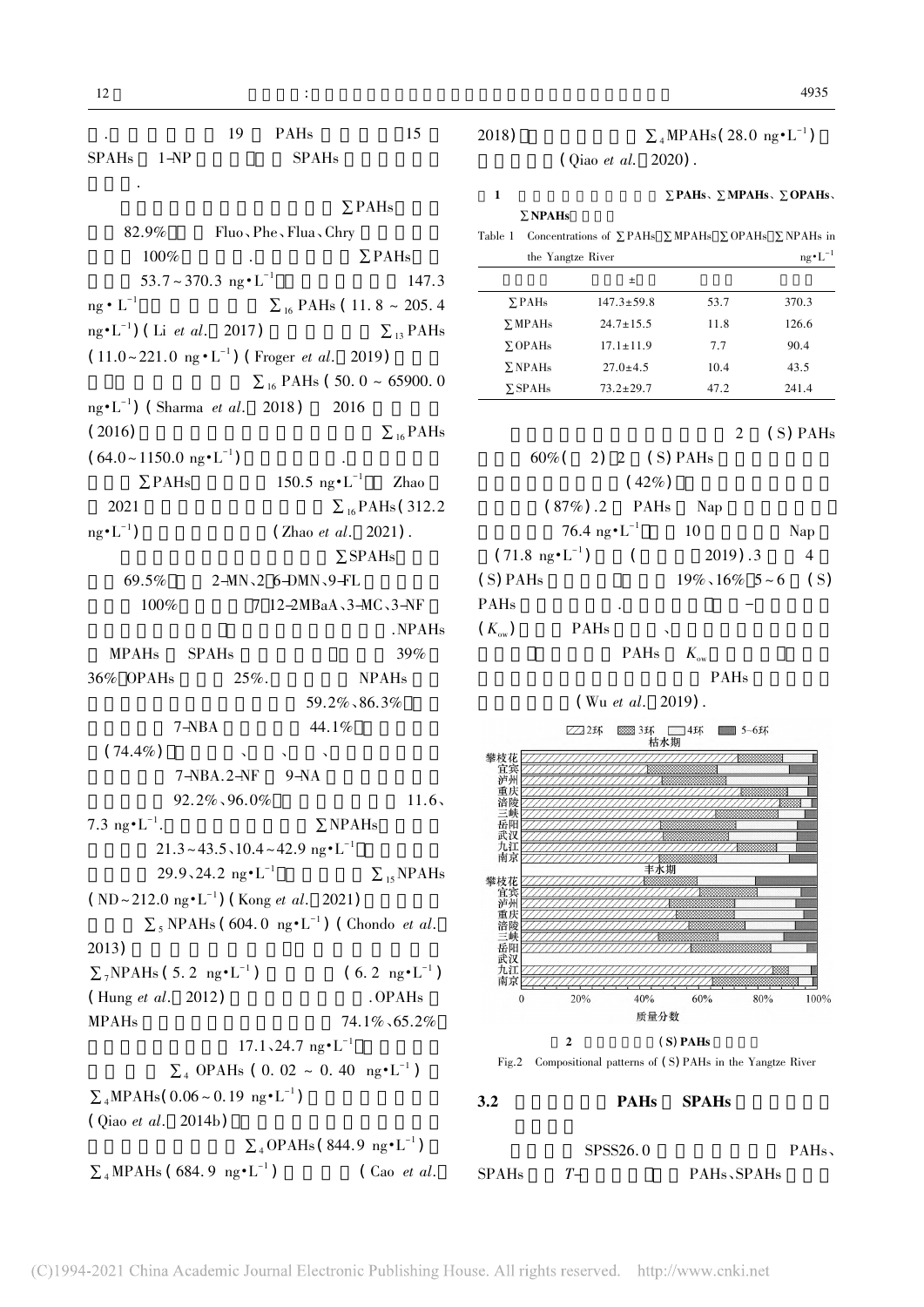

$$
\rm SPAHs
$$

 $5$   $2-MN$  $30.4 \text{ ng} \cdot \text{L}^{-1} 2 - \text{MN}$  $112.8 \text{ ng} \cdot \text{L}^{-1}$ 







Fig.5 Concentration of SPAHs in the surface water of the Yangtze River during dry and wet seasons

 $2-MN$ 

$$
. AQ \qquad 2\text{-}MAQ
$$

 $AQ = 2-$ MAQ  $2.6 \sim 45.2$ ,  $2.1 \sim 5.7$  ng $^{\bullet}$ L<sup>-1</sup>  $9.3, 3.2$  ng $\cdot L^{-1}$ 

Ant

\n
$$
AQ \quad 2 - MAQ
$$
\n(Tomaz *et al.* 2017).

\n2-NF

\n
$$
Q - NQ
$$

高于丰水期 枯水期长江重点江段 2-NF 9-NA 质量浓度分别为 4.8 ~ 21.0、3.9 ~ 13.6 ng·L-1 .据报 气相 PAHs 在白天和夜间分别与羟基自由基和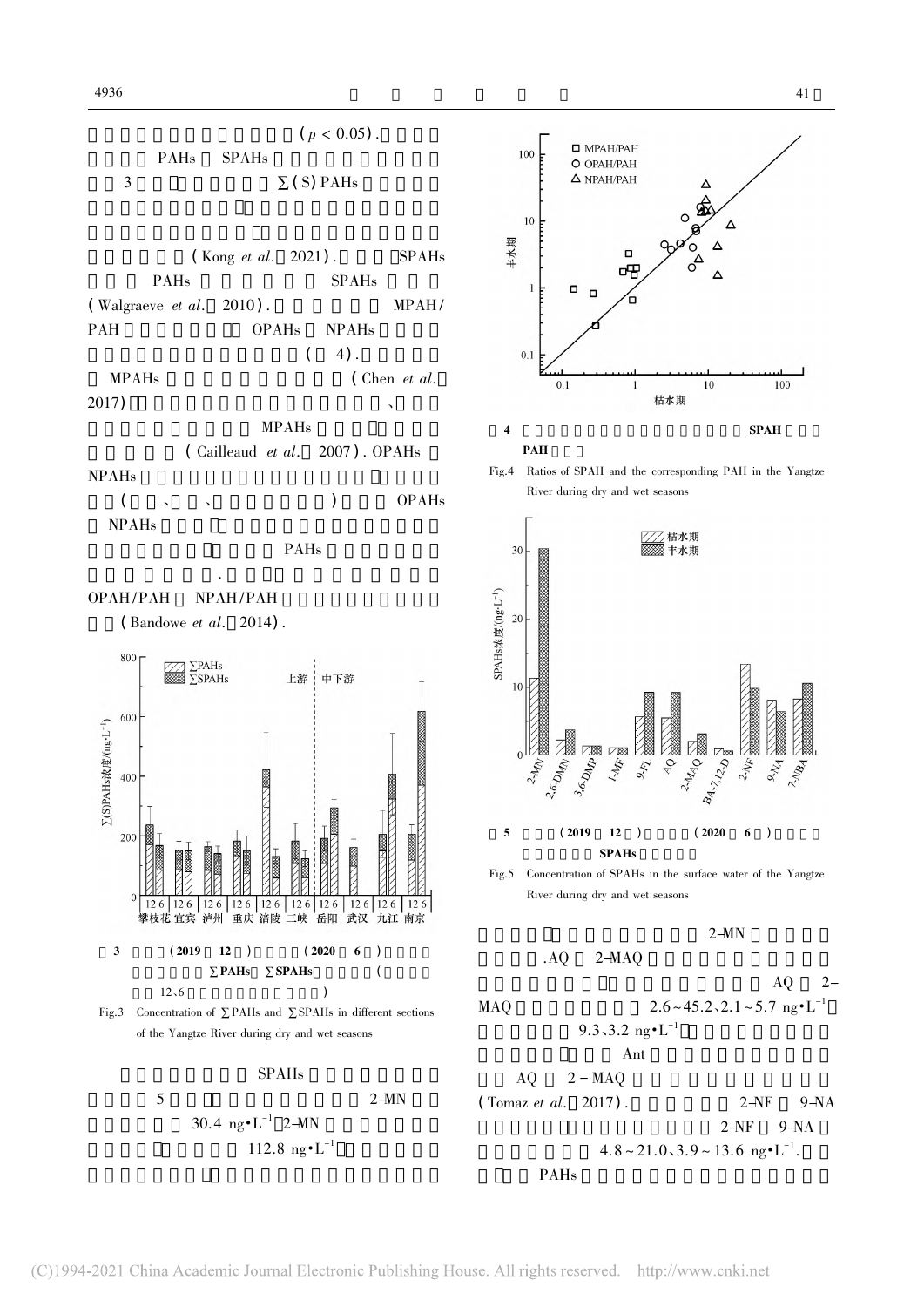

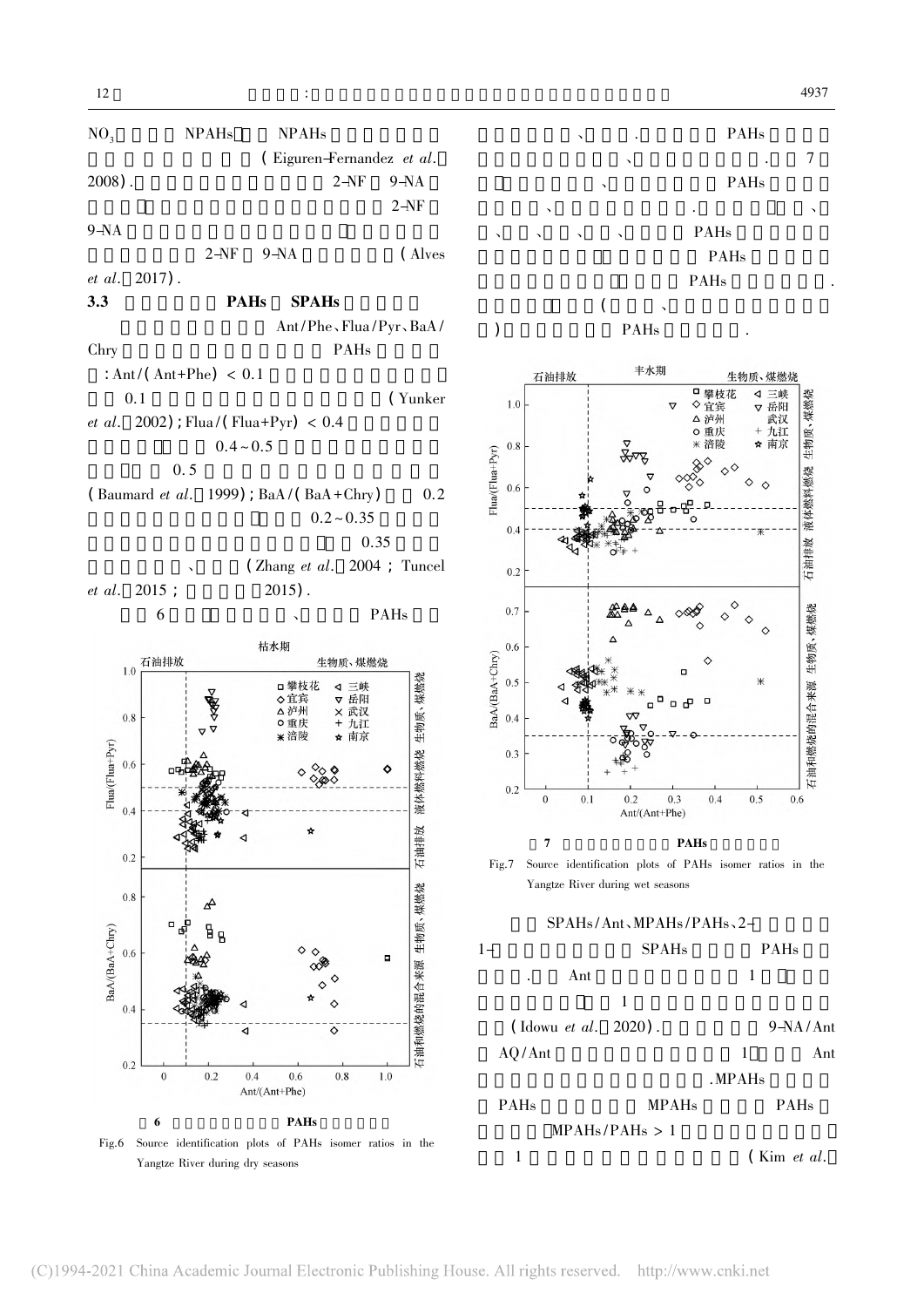| 1999).       |                        |                     |              | MPAHs/PAHs                |          |
|--------------|------------------------|---------------------|--------------|---------------------------|----------|
| $\mathbf{1}$ |                        | <b>MPAHs</b>        |              | PAHs                      |          |
|              |                        |                     |              | $2-MN/Nap$                |          |
| $\mathbf{1}$ |                        | $2-MN$              |              | Nap                       |          |
|              |                        | .NPAHs              |              |                           |          |
|              | PAHs                   |                     |              | $2 -$                     |          |
| $1 -$        | $(1-NP)$               |                     |              | $2 -$                     |          |
|              | Fluo                   |                     |              |                           | $1 - NP$ |
|              |                        |                     |              | (Bandowe et al. 2017).    |          |
| $2 -$        |                        | $1 - NP$            |              | 5 NPAHs                   |          |
|              |                        |                     | 5            | <b>NPAHs</b>              |          |
|              |                        |                     |              | $2 -$                     |          |
|              |                        | $1 - NP$            |              |                           |          |
|              |                        | <b>NPAHs</b>        |              |                           |          |
|              | (Kong et al. $2021$ ). |                     |              | <b>MPAHs</b>              |          |
| <b>PAHs</b>  |                        |                     | <b>NPAHs</b> |                           |          |
|              | <b>SPAHs</b>           | PAHs                |              |                           |          |
|              |                        |                     |              |                           |          |
|              |                        | (PCA)               |              |                           | PAHs     |
| <b>SPAHs</b> |                        |                     |              | (Feng <i>et al.</i> 2019) |          |
|              | PAHs                   | SPAH <sub>s</sub> 6 |              |                           | 1        |
|              |                        |                     | 73.4%.       |                           |          |
|              | PAHs                   |                     |              |                           |          |
|              | <b>SPAHs</b>           |                     |              |                           |          |
|              |                        |                     |              |                           |          |
| 3.4          |                        | PAHs SPAHs          |              |                           |          |
|              |                        | (TEFs)              |              |                           |          |
| PAHs         |                        |                     | <b>TEFs</b>  |                           |          |
|              |                        |                     |              | 16                        | PAHs     |
|              |                        |                     |              |                           |          |

 $SPAHs$   $BaP$   $TEQ_{BaP}$ ( 1 ) ( Nisbet et al. 1992 ; Wei et al. 2015; Alharbi et al. 2018) :

$$
TEQ_{BaP} = \sum_{i=1}^{n} C_i \times TEF_i
$$
 (1)  

$$
C_i \qquad i \qquad PAHs
$$

TEF<sub>i</sub>  $i$  PAHs  $( \text{USEPA})$ . PAHs SPAHs TEQs  $\Sigma$ TEQs 2 7 PAHs ( BaA、Chry、BbF、BkF、BaP、IcdP、DBA、BghiP ) PAHs  $\Sigma$  TEQ<sub>BaP</sub> 85%.

PAHs  $TEQ_{BaP}$  (  $BaP_{eq}$  ) : 0~5.1  $ng \cdot L^{-1}$ (  $( )_0$   $\sim$  3.7 ng  $\cdot L^{-1}$  $($  )  $2.1 \text{ ng} \cdot L^{-1}$  ( (  $\big)$ , 1.2 ng $\cdot L^{-1}$  ( )  $\text{TEQ}_{\text{BaP}}$  . 《  $(GB383-2002)$  》 BaP  $2.8 \text{ ng} \cdot \text{L}^{-1}$  23% BaP  $2.8 \text{ ng} \cdot \text{L}^{-1}$ . .枯水期岳  $\mathsf{PAHs}$  TEQ<sub>BaP</sub>  $3.3\sqrt{3}$ .1 ng  $\cdot$  L<sup>-1</sup> SX4 $\sqrt{S}$ SX5 PAHs  $TEQ_{BaP}$  . PAHs  $TEQ_{Bap}$  ( 0.03 ng  $L^{-1}$  ) ( Luo et al. 2004)  $(0.01 \text{ ng} \cdot \text{L}^{-1})$  (Liu et al.  $2016$ )  $(1.9 \text{ ng} \cdot \text{L}^{-1})$  $(Wang et al. 2009)$  $\Sigma$ TEQ<sub>BaP</sub>  $\Sigma$ TEQ<sub>BaP</sub>  $\sim$  BaP

| PAHs                        | ٠ |                                       | $2-NF$ 9-NA   |
|-----------------------------|---|---------------------------------------|---------------|
| $\mathrm{TEQ}_\mathrm{BaP}$ |   | $0.12, 0.02$ ng $\cdot L^{-1}$ 2-MN   |               |
| 3 6-DMP $TEQ_{BAP}$         |   | $0.10 \text{ ng} \cdot \text{L}^{-1}$ |               |
| BaP                         |   | NPAH <sub>s</sub>                     | <b>MPAH</b> s |

### 4 (Conclusions)

PAH<sub>s</sub>

所引起的健康风险相对较小.

∑PAHs、 ∑MPAHs、 ∑OPAHs、 ∑NPAHs、  $\Sigma$  SPAHs ( 147. 3 ± 59. 8).  $(24.7\pm15.5)$ ,  $(17.1\pm11.9)$ ,  $(27.0\pm4.5)$ ,  $(73.2\pm$ 29.7)  $ng \cdot L^{-1}$ . . 枯水期和丰水期所有江段样品  $\Sigma$ PAHs  $\Sigma$ SPAHs 82.9% 69.5%  $(S)$  PAHs 2  $(S)$  PAHs 60%. PAHs SPAHs  $\Sigma(S)$  PAHs 可能是下游人口密度大、工业活动多和航运较发达 等因素导致.通过分子比值法及主成分分析可知长江 PAHs the set of the set of the set of the set of the set of the set of the set of the set of the set of the set of the set of the set of the set of the set of the set of the set of the set of the set of the set of the set  $MPAHs$   $NPAHs$ SPAHs PAHs . PAHs BaP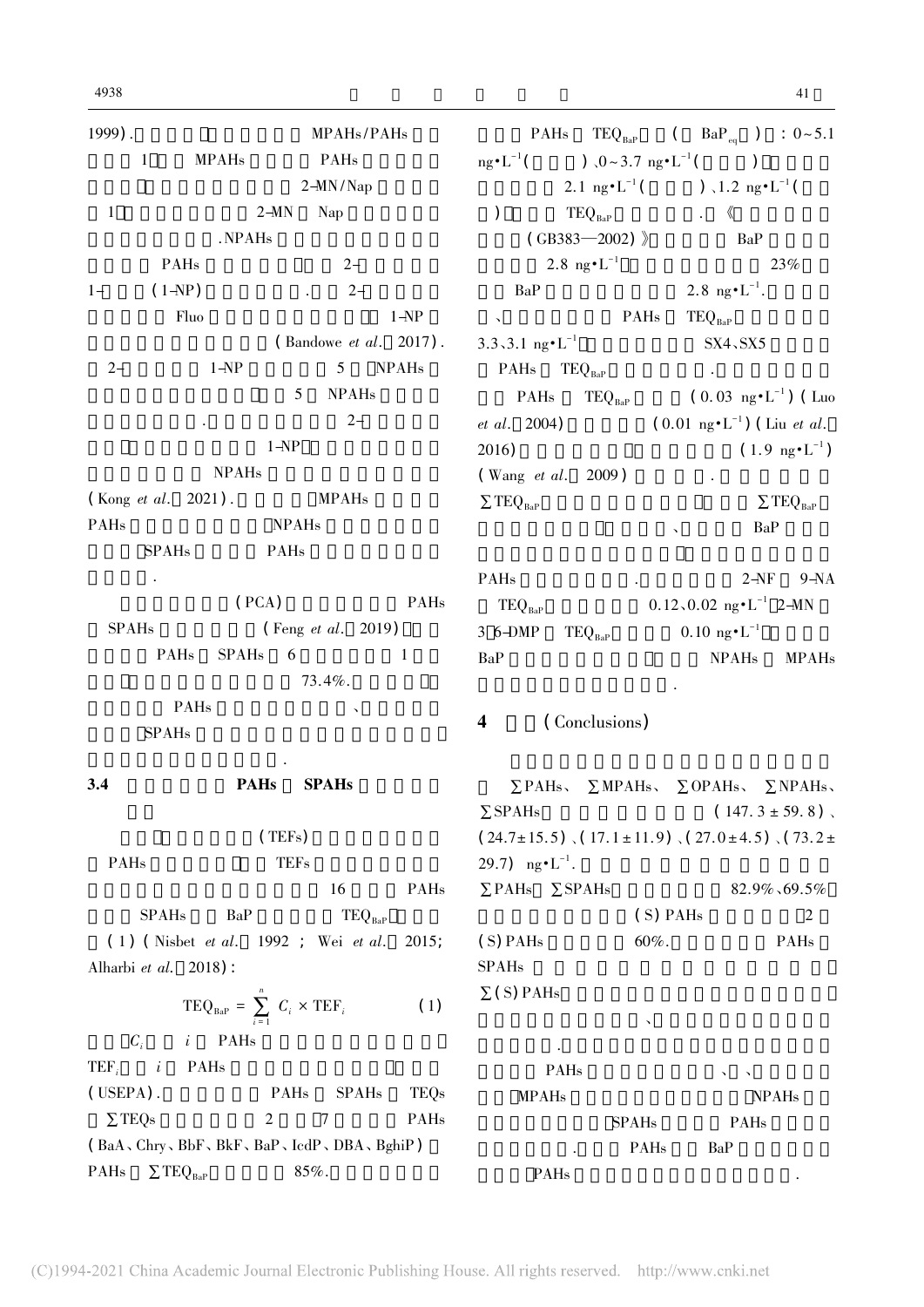|                                  |                    |                    |      |      |         | $\sim$ |      | <b>PAHs</b> | <b>SPAHs</b>                                                          |                   | TEQ   |      | BaPeq              |      |                  |      |                          |                   |      |      |                                         |
|----------------------------------|--------------------|--------------------|------|------|---------|--------|------|-------------|-----------------------------------------------------------------------|-------------------|-------|------|--------------------|------|------------------|------|--------------------------|-------------------|------|------|-----------------------------------------|
|                                  |                    |                    |      |      | Table 2 |        |      |             | TEQ mean concentrations of PAHs and SPAHs in the Yangtze River (BaPeq |                   |       |      |                    |      |                  |      |                          |                   |      |      | $\mathrm{ng}^{\bullet} \mathrm{L}^{-1}$ |
| PAHs                             | <b>TEFs</b>        |                    |      |      |         |        |      |             |                                                                       |                   |       |      |                    |      |                  |      |                          |                   |      |      |                                         |
| Nap                              | 0.001              | $\overline{0}$ .11 | 0.02 | 0.02 | 0.03    | 0.03   | 0.02 | 0.09        | 0.03                                                                  | $\overline{0.31}$ | 0.03  | 0.06 | $\overline{0}$ .01 | 0.04 | 0.10             | 0.05 | H                        | 0.10              | 0.27 | 0.05 | 0.08                                    |
| $\mathbf{A}\mathbf{c}\mathbf{y}$ | 0.001              | 0.00               | 0.00 | 0.00 | 0.00    | 0.00   | 0.00 | 0.00        | 0.00                                                                  | 0.00              | 0.00  | 0.00 | 0.00               | 0.00 | 0.00             | 0.00 | т                        | 0.00              | 0.00 | 0.00 | 0.01                                    |
| $\rm{Ace}$                       | 0.001              | 0.01               | 0.00 | 0.00 | 0.00    | 0.00   | 0.00 | 0.00        | 0.00                                                                  | 0.00              | 0.00  | 0.00 | 0.00               | 0.00 | 0.01             | 0.00 |                          | 0.00              | 0.00 | 0.00 | 0.02                                    |
| ${\rm Fluo}$                     | 0.001              | 0.01               | 0.00 | 0.00 | 0.01    | 0.00   | 0.01 | 0.01        | 0.01                                                                  | 0.00              | 0.01  | 0.01 | 0.00               | 0.00 | 0.01             | 0.00 | $\overline{\phantom{a}}$ | 0.00              | 0.01 | 0.00 | $\overline{0}$ .                        |
| Phe                              | 0.001              | 0.01               | 0.00 | 0.01 | 0.01    | 0.01   | 0.01 | 0.01        | 0.01                                                                  | 0.01              | 0.01  | 0.01 | 0.01               | 0.01 | 0.02             | 0.01 | $\mathbf{I}$             | 0.01              | 0.01 | 0.01 | 0.09                                    |
| $\rm{Ant}$                       | $0.01$             | 0.03               | 0.02 | 0.04 | 0.04    | 0.02   | 0.02 | 0.02        | 0.02                                                                  | 0.02              | 0.01  | 0.02 | 0.01               | 0.02 | 0.06             | 0.02 | 1                        | $\overline{0.01}$ | 0.01 | 0.03 | 0.10                                    |
| ${\rm Flua}$                     | 0.001              | 0.00               | 0.00 | 0.01 | 0.00    | 0.01   | 0.00 | 0.01        | 0.00                                                                  | 0.01              | 0.00  | 0.00 | 0.00               | 0.01 | 0.02             | 0.00 | L                        | 0.00              | 0.00 | 0.00 | 0.01                                    |
| $\rm Pyr$                        | 0.001              | 0.00               | 0.00 | 0.00 | 0.00    | 0.00   | 0.00 | 0.01        | 0.00                                                                  | 0.01              | 0.00  | 0.01 | 0.00               | 0.00 | 0.01             | 0.01 | I.                       | $\overline{0}$ .  | 0.01 | 0.01 | 0.01                                    |
| $_{\rm{Bad}}$ $^*$               | $\rm G$            | 0.46               | 0.23 | 0.28 | 0.21    | 0.26   | 0.20 | 0.15        | 0.12                                                                  | 0.19              | $\Xi$ | 0.16 | 0.12               | 0.36 | 0.40             | 0.25 | $\mathsf I$              | 0.14              | 0.12 | 0.27 | 0.26                                    |
| ${\rm Chry}^*$                   | 0.01               | 0.02               | 0.03 | 0.03 | 0.01    | 0.02   | 0.01 | 0.02        | 0.02                                                                  | 0.03              | 0.01  | 0.02 | 0.01               | 0.05 | 0.07             | 0.03 | $\overline{1}$           | 0.02              | 0.03 | 0.03 | 0.03                                    |
| ${\rm BbF}^*$                    | $\overline{0}$ .   | 0.16               | 0.18 | 0.34 | 0.27    | 0.34   | 0.27 | 0.13        | 0.10                                                                  | 0.07              | 0.10  | 0.13 | 0.21               | 0.35 | 0.27             | 0.29 | $\overline{\phantom{a}}$ | 0.09              | 0.27 | 0.28 | 0.20                                    |
| $\mathrm{BkF}^*$                 | $\Xi$              | 0.20               | 0.04 | 0.32 | 0.27    | 0.32   | 0.28 | 0.12        | 0.12                                                                  | 0.14              | 0.12  | 0.14 | 0.24               | 0.36 | 0.28             | 0.30 |                          | 0.13              | 0.32 | 0.38 | 0.27                                    |
| $\mbox{BaP}^*$                   |                    | 1.97               | 0.00 | 2.75 | 2.31    | 2.01   | 0.00 | 1.96        | 1.87                                                                  | 2.13              | 0.00  | 1.94 | 3.17               | 3.27 | 0.00             | 3.12 | I.                       | 2.31              | 1.92 | 0.00 | 0.00                                    |
| $\operatorname*{led}\nolimits^*$ |                    | 0.00               | 0.00 | 3.87 | 0.00    | 0.00   | 0.00 | 0.00        | 0.00                                                                  | 0.90              | 0.46  | 1.48 | 1.83               | 3.03 | 0.00             | 0.00 |                          | 0.77              | 1.38 | 6.34 | 0.00                                    |
| $\rm DBA$ $^*$                   | 0.01               | 0.00               | 0.04 | 0.03 | 0.00    | 0.00   | 0.03 | 0.02        | 0.02                                                                  | 0.02              | 0.04  | 0.02 | 0.06               | 0.00 | 0.04             | 0.03 |                          | 0.02              | 0.00 | 0.05 | 0.04                                    |
| $\mathbf{BghiP}^*$               | $\overline{0}$ .   | $0.00\,$           | 0.27 | 0.15 | 0.00    | 0.00   | 0.00 | 0.14        | 0.29                                                                  | 0.15              | 0.31  | 0.13 | 0.48               | 0.29 | 0.31             | 0.25 | I                        | 0.95              | 0.32 | 0.32 | 0.27                                    |
| Z7Car PAHs                       |                    | 2.80               | 0.52 | 7.63 | 3.08    | 2.95   | 1.29 | 2.54        | 2.54                                                                  | 3.47              | 0.83  | 3.89 | 5.65               | 7.83 | 1.05             | 4.03 | $\overline{\phantom{a}}$ | 3.47              | 4.03 | 7.36 | 0.80                                    |
| $\Sigma_{16} \text{PAHs}$        |                    | 2.98               | 0.85 | 7.87 | 3.17    | 3.03   | 1.36 | 2.69        | 2.61                                                                  | 3.98              | 1.19  | 4.12 | 6.17               | 8.21 | 1,60             | 4.36 |                          | 4.57              | 4.66 | 7.79 | 1.50                                    |
| $2-NF$                           | $0.01\,$           | 0.12               | 0.05 | 0.13 | 0.02    | 0.14   | 0.06 | 0.15        | 0.14                                                                  | 0.18              | 0.16  | 0.13 | 0.12               | 0.12 | 0.10             | 0.05 |                          | 0.21              | 0.12 | 0.10 | 0.12                                    |
| 9-NA                             | 0.0032             | 0.02               | 0.03 | 0.01 | 0.01    | 0.02   | 0.02 | 0.04        | 0.02                                                                  | 0.02              | 0.01  | 0.03 | 0.02               | 0.04 | 0.04             | 0.03 | т                        | 0.03              | 0.02 | 0.02 | 0.03                                    |
| $2-MN$                           | 0.0025             | 0.02               | 0.04 | 0.02 | 0.05    | 0.02   | 0.04 | 0.03        | 0.04                                                                  | 0.04              | 0.04  | 0.05 | 0.04               | 0.03 | 0.07             | 0.02 | f,                       | 0.02              | 0.09 | 0.03 | 0.28                                    |
| 3 6-DMP                          | 0.05               | 0.06               | 0.09 | 0.06 | 0.05    | 0.07   | 0.09 | 0.01        | 0.01                                                                  | 0.02              | 0.01  | 0.02 | 0.01               | 0.10 | $\overline{0}$ . | 0.09 |                          | 0.02              | 0.02 | 0.09 | 0.09                                    |
| $\Sigma$ SPAHs                   |                    | 0.22               | 0.20 | 0.22 | 0.14    | 0.25   | 0.20 | 0.24        | 0.21                                                                  | 0.26              | 0.22  | 0.23 | 0.18               | 0.29 | 0.32             | 0.19 | $\mathbf{I}$             | 0.27              | 0.24 | 0.24 | 0.53                                    |
|                                  | PAH <sub>s</sub> . |                    |      |      |         |        |      |             |                                                                       |                   |       |      |                    |      |                  |      |                          |                   |      |      |                                         |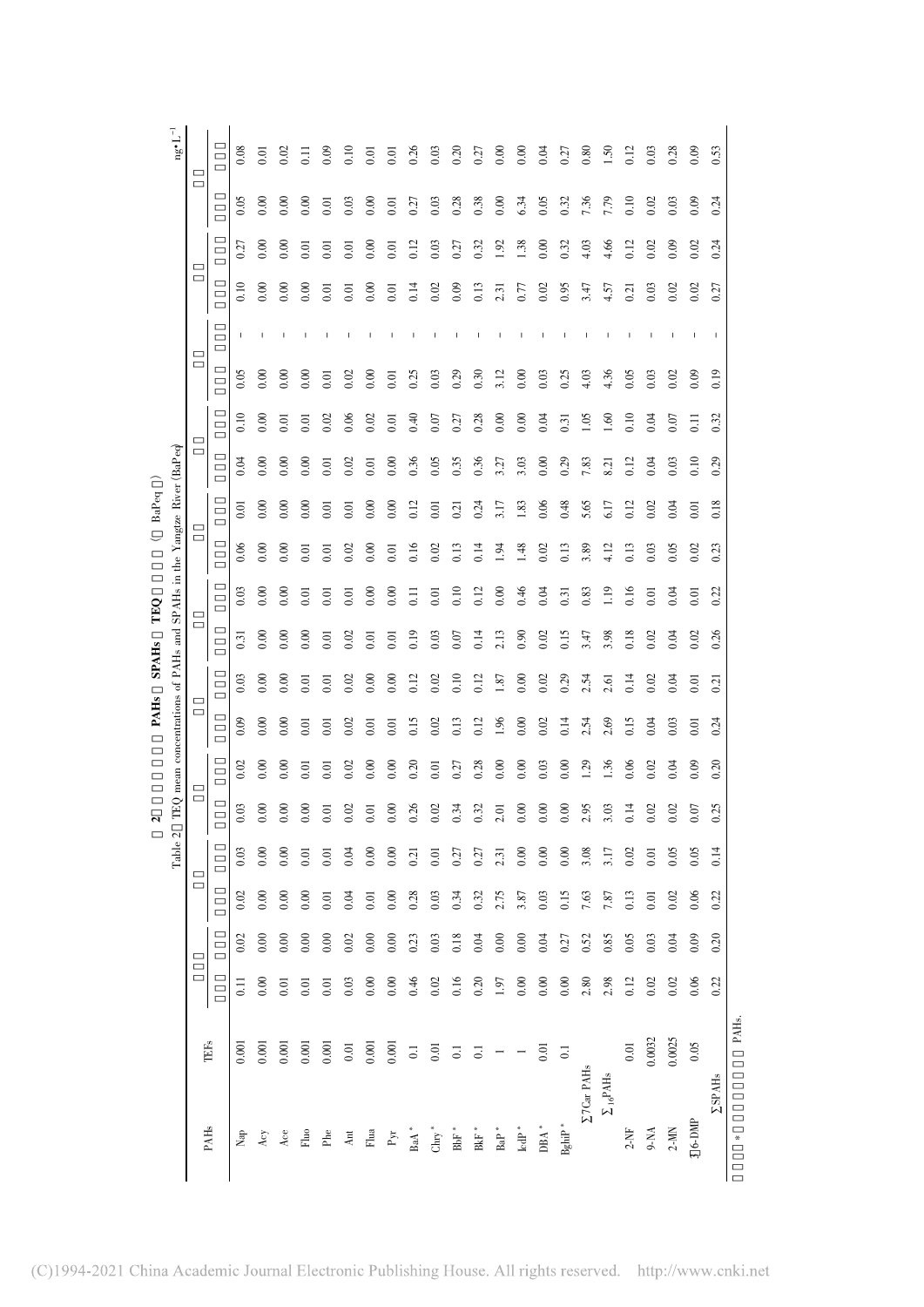(References) :

- Alharbi O M L Basheer A A Khattab R A et al. 2018. Health and environmental effects of persistent organic pollutants J . Journal of Molecular Liquids 263: 442-453
- Alves C A Vicente A M Custódio D et al. 2017. Polycyclic aromatic hydrocarbons and their derivatives ( nitro-PAHs oxygenated PAHs and azaarenes) in  $PM_2$ , from Southern European cities J. Science of the Total Environment 595: 494-504
- Bandowe B A M Meusel H. 2017. Nitrated polycyclic aromatic hydrocarbons ( nitro-PAHs) in the environment - A review J . Science of the Total Environment 581-582: 237-257
- Bandowe B A M Meusel H Huang R J et al. 2014. PM<sub>2.5</sub>-bound oxygenated PAHs nitro-PAHs and parent-PAHs from the atmosphere of a Chinese megacity: Seasonal variation sources and cancer risk assessment J . Science of the Total Environment 473- 474: 77-87
- Baumard P Budzinski H Garrigues P et al. 1999. Polycyclic aromatic hydrocarbon ( PAH) burden of mussels ( Mytilus sp.) in different marine environments in relation with sediment PAH contamination and bioavailability J . Marine Environmental Research 415-439
- Cailleaud K Forget-leray J Souissi S et al. 2007. Seasonal variations of hydrophobic organic contaminant concentrations in the water-column of the Seine Estuary and their transfer to a planktonic species Eurytemora affinis ( Calanoida copepoda) . Part 1: PCBs and PAHs J . Chemosphere 70: 270-280
- Cao W Qiao M Liu B et al. 2018. Occurrence of parent and substituted polycyclic aromatic hydrocarbons in typical wastewater treatment plants and effluent receiving rivers of Beijing and risk assessment J . Journal of Environmental Science and Health Part A 53: 992-999
- Chen W Wu X Zhang H et al. 2017. Contamination characteristics and source apportionment of methylated PAHs in agricultural soils from Yangtze River Delta China J . Environmental Pollution 230: 927-935
- Chondo Y Li Y Makino F et al. 2013. Determination of selected nitropolycyclic aromatic hydrocarbons in water samples Chemical and Pharmaceutical Bulletin 61: 1269-1274  $. 2018.$

#### $J$  .  $39 (6)$  : 2588-2599

Eiguren-fernandez A Miguel A H Di Stefano E et al. 2008. Atmospheric distribution of gas-and particle-phase quinones in Southern California J . Aerosol Science and Technology 42: 854-861

#### $. 2019.$

#### $J \t. 40 (5): 2101-2114$

Froger C Quantin C Gasperi J et al. 2019. Impact of urban pressure on the spatial and temporal dynamics of PAH fluxes in an urban tributary of the Seine River (France) J. Chemosphere 219:

1002-1013

González-gaya B Martínez-varela A Vila-costa M et al. 2019. Biodegradation as an important sink of aromatic hydrocarbons in the oceans J . Nature Geoscience 12: 119-125

 $.2015.$  $J \t35 (3) : 789-796$ 

- Hung C H Ho H P Lin M T et al. 2012. Purge-assisted headspace solid-phase microextraction combined with gas chromatography /mass spectrometry for the determination of trace nitrated polycyclic aromatic hydrocarbons in aqueous samples J . Journal of Chromatography A 1265: 1-6
- Idowu O Carbery M O'connor W et al. 2020. Speciation and source apportionment of polycyclic aromatic compounds ( PACs ) in sediments of the largest salt water lake of Australia J . Chemosphere 246: 125779
- Kang P Zhang H Duan H 2020. Characterizing the implications of waste dumping surrounding the Yangtze River economic belt in China J . Journal Of Hazardous Materials 383: 121207
- Kim G B Maruya K A Lee R F et al. 1999. Distribution and sources of polycyclic aromatic hydrocarbons in sediments from Kyeonggi Bay Korea J . Marine Pollution Bulletin 38: 7-15
- Kong J Dai Y Han M et al. 2021. Nitrated and parent PAHs in the surface water of Lake Taihu China: Occurrence distribution source and human health risk assessment J . Journal of Environmental Sciences 102: 159-169
- Lei P Zhang H Shan B et al. 2016. Distribution diffusive fluxes and toxicity of heavy metals and PAHs in pore water profiles from the northern bays of Taihu Lake J . Environmental Science And Pollution Research 23: 22072-22083
- Li J Li F Liu Q. 2017. PAHs behavior in surface water and groundwater of the Yellow River estuary: Evidence from isotopes and hydrochemistry J . Chemosphere 178: 143-153
- Liu M Feng J Hu P et al. 2016. Spatial-temporal distributions sources of polycyclic aromatic hydrocarbons ( PAHs) in surface water and suspended particular matter from the upper reach of Huaihe River China J . Ecological Engineering 95: 143-151
- Luo X Mai B Yang Q et al. 2004. Polycyclic aromatic hydrocarbons ( PAHs) and organochlorine pesticides in water columns from the Pearl River and the Macao harbor in the Pearl River Delta in South China J . Marine Pollution Bulletin 48: 1102-1115
- Meng Y Liu X Lu S et al. 2019. A review on occurrence and risk of polycyclic aromatic hydrocarbons ( PAHs) in lakes of China J . Science of the Total Environment 651: 2497-2506
- Nisbet I C T Lagoy P K. 1992. Toxic equivalency factors ( TEFs) for polycyclic aromatic hydrocarbons (PAHs) J. Regulatory Toxicology and Pharmacology 16: 290-300
- Qiao M Fu L Li Z et al. 2020. Distribution and ecological risk of substituted and parent polycyclic aromatic hydrocarbons in surface waters of the Bai Chao and Chaobai rivers in northern China J . Environmental Pollution 257: 113600
- Qiao M Qi W Liu H et al. 2014a. Occurrence behavior and removal of typical substituted and parent polycyclic aromatic hydrocarbons in